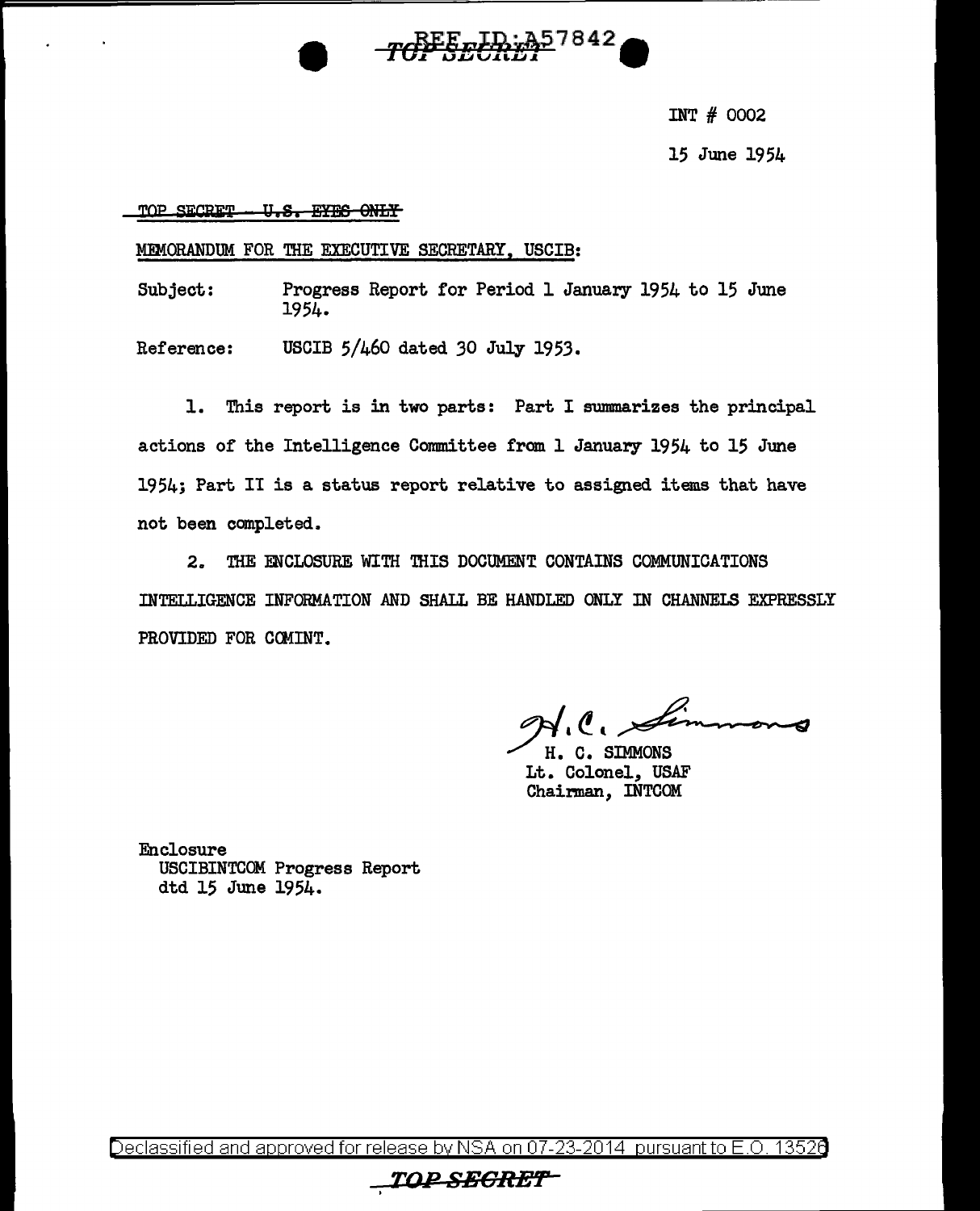TOP SECRET - U.S. EYES ONLY

15 June 1954

#### USCIBINTCOM PROGRESS REPORT

TOP STORE 1942

#### PART I

1. A brief swnmary of major items the USCIB Intelligence Committee has completed and forwarded since 1 January 1954 follows:

> a. Sections VI, VII and VIII of the Information Reguirements List:

These final sections were reproduced and distributed in February and March of 1954.

b. Levels at which decisions may be made to permit emergency dissemination of Categories III and II CCMINT to nonindoctrinated persons:

A recommendation for approval of a revised USCIB Directive encompassing this item was forwarded to the Executive Secretary, USCIB, 10 June 1954. The revised Directive is a consolidation of contributions by the Executive Secretary, USCIB, the USCIB Executive Committee, SECCCM and INTCOM.

c. Levels at which decisions may be made to permit operational dissemination of Category II Plain Text CCMINT to nonindoctrinated persons:

Remark explaining lb above applies to this item also.

d. Levels at which decisions may be made to permit dissemination of Category I COMINT to Third Party Nationals who are allied and engaged directly with the United States in active hostilities:

Remark explaining lb above applies to this item.

e. A mechanism. whereby all participating agencies will be notified through USCIB of instances involving emergency or operational dissemination of Categories III or II COMINT to non-indoctrinated persons:

Remark explaining lb above is applicable.

Encloeure with INT #OOOZ dtd 15 June 1954.

**TOPSECRBT**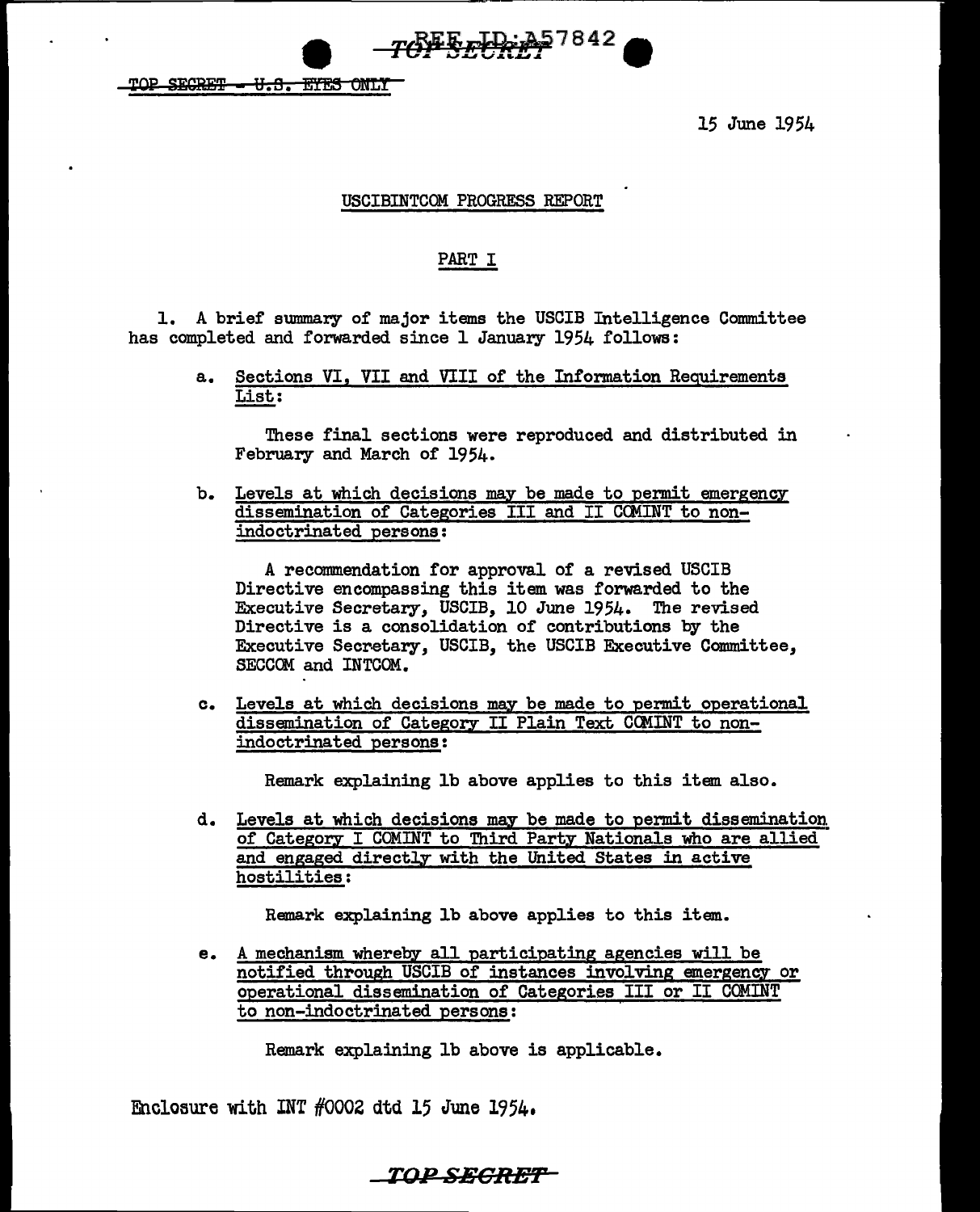$TOP$  SECRET  $- U.S.$  EYES ONLY

f. Covert aspect of capture of Enemy Cryptographic Equipment:

• rlfPsJ8ittT*<sup>1842</sup>***e** 

INTCOM recommendations were forwarded to the Executive Secretary, 19 March 1954. These recommendations, with minor changes, were subsequently approved by USCIBEC and USCIB.

g. Consolidation of effort and a more unifonn securit with respect to the Problem:

INTCOM recommendations contained in INTCCM 9.3/9 of 2 March 1954 were forwarded by the Executive Secretary, USCIB to the Department of Defense pointing out that the recommendations concerning  $\begin{bmatrix} 1 & 0 & 0 \\ 0 & 0 & 0 \\ 0 & 0 & 0 \end{bmatrix}$  could be given  $recommendations concerning$ appropriate consideration by the Department of Defense without the necessity of referring the matter to USCIB.

#### PART II

PL 86-36/50 USC 3605 EO 3.3(h)(2)

- 1. Status of items INTCOM has not completed follows:
	- a. Assignment of COMINT to Categories III, II and I:
		- Status: Working papers on this subject were prepared, reviewed and discussed during three  $(3)$  meetings: 7 January 1954, 20 April 1954, and 18 May 1954. NSA is presently obtaining GCHQ comments on categorization of crypto-systems. These comments are being expedited. INTCOM will give instant attention to this important matter upon receipt of GCHQ reply.
	- b. Method of alerting the highest authorities conceming crucial COMINT items:
		- Status: At the Fifteenth Meeting on 20 April 1954, the CIA member reported that work on this subject had been completed and was ready for final coordination. Each INTCOM member would be visited by the CIA representative for final coordination and agreement. This is presently underway.

- 2 -

## T01° **SEGREf'**